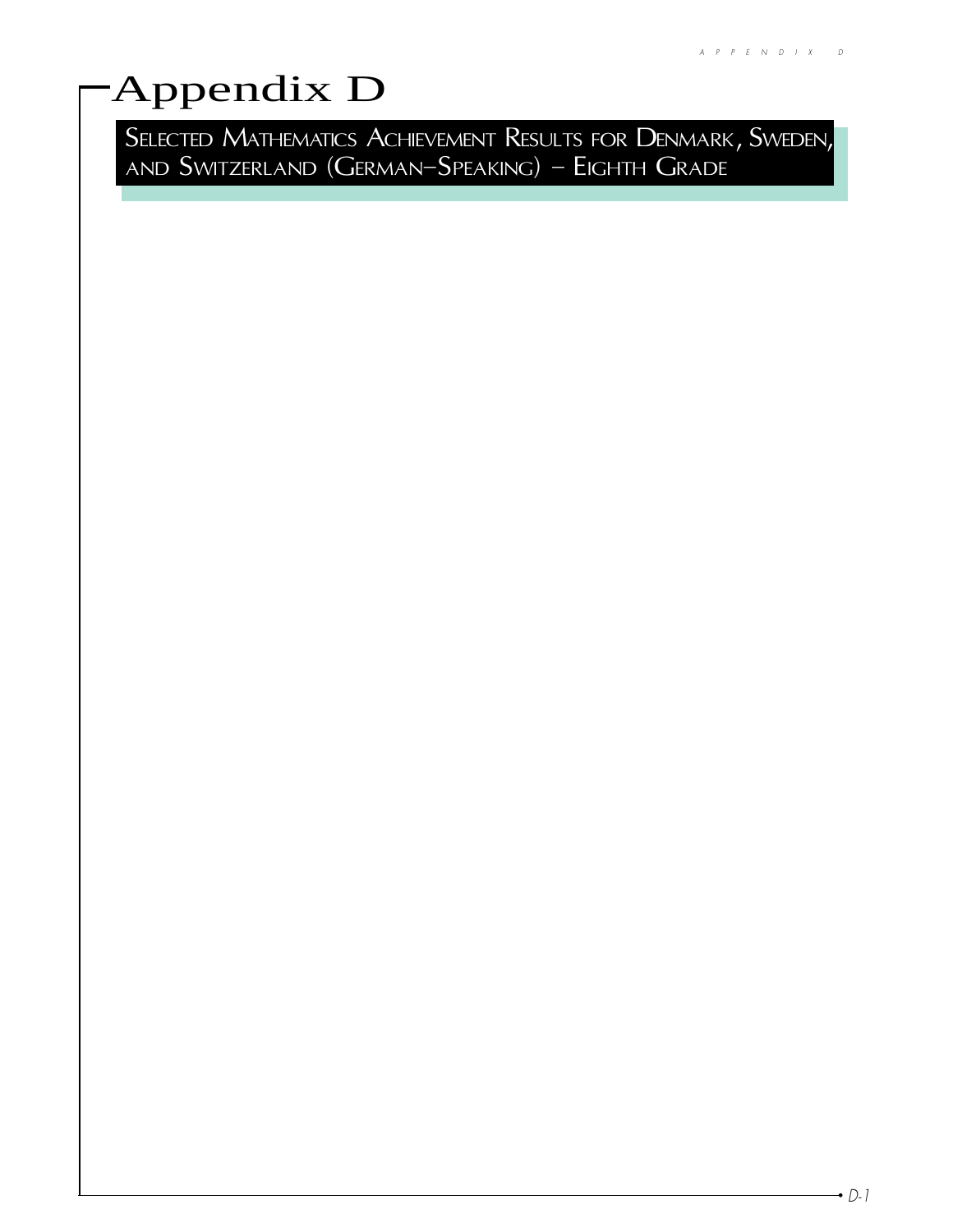# **Table D.1 Denmark - Selected Mathematics Achievement Results**

#### **Distributions of Mathematics Achievement - Eighth Grade**

| Mean         | Years of<br>Formal<br><b>Schooling</b> | Average Age | 5th<br><b>Percentile</b><br>(Scale Score) | 25th<br><b>Percentile</b><br>(Scale Score) | 50th<br><b>Percentile</b><br>(Scale Score) | 75th<br><b>Percentile</b><br>(Scale Score) | 95th<br><b>Percentile</b><br>(Scale Score) |
|--------------|----------------------------------------|-------------|-------------------------------------------|--------------------------------------------|--------------------------------------------|--------------------------------------------|--------------------------------------------|
| (2.9)<br>542 |                                        | 14.9        | (3.9)<br>400                              | 481                                        | (5.9)<br>542                               | (3.2)<br>609                               | (7.2)<br>679                               |

# **Gender Differences in Mathematics Achievement - Eighth Grade**

| <b>Boys Mean</b> | Girls Mean   | <b>Difference</b> |  |  |
|------------------|--------------|-------------------|--|--|
| (3.6)<br>547     | (4.1)<br>537 | 10(5.4)           |  |  |

#### **Percentages of Students Achieving International Marker Levels in Mathematics Eighth Grade**

| Top 10% | <b>Top Quarter</b> | <b>Top Half</b> |  |
|---------|--------------------|-----------------|--|
| Level   | Level              | Level           |  |
| 5(0.5)  | (1.0)<br>19        | (1.4)<br>42     |  |

#### **Average Percent Correct by Mathematics Content Areas - Eighth Grade**

| <b>Mathematics</b><br>Overall | <b>Fractions</b><br>and Number<br><b>Sense</b> | Geometry | Algebra | Data Rep.,<br>Analysis.<br>and Prob. | Measure-<br>ment | <b>Proportion-</b><br>ality |
|-------------------------------|------------------------------------------------|----------|---------|--------------------------------------|------------------|-----------------------------|
| (0.7)                         | (0.8)                                          | (0.9)    | (0.8)   | (0.8)                                | (0.9)            | (0.8)                       |
| 60                            | 62                                             | 59       | 54      | 73                                   | 59               | 47                          |

## **Average Percent Correct for Boys and Girls by Mathematics Content Areas Eighth Grade**

| <b>Mathematics Overall</b> |             | <b>Fractions &amp; Number</b><br><b>Sense</b> |             | Geometry    |             | Algebra     |             |
|----------------------------|-------------|-----------------------------------------------|-------------|-------------|-------------|-------------|-------------|
| <b>Boys</b>                | Girls       | <b>Boys</b>                                   | Girls       | <b>Boys</b> | Girls       | <b>Boys</b> | Girls       |
| (0.8)<br>61                | (1.0)<br>59 | (0.9)<br>64                                   | (1.2)<br>60 | (1.0)<br>58 | (1.3)<br>60 | 55<br>(1.1) | 55<br>(1.1) |

| <b>Data Representation,</b><br><b>Analysis &amp; Probability</b> |       | <b>Measurement</b> |             | Proportionality |             |  |
|------------------------------------------------------------------|-------|--------------------|-------------|-----------------|-------------|--|
| <b>Boys</b>                                                      | Girls | <b>Boys</b>        | Girls       | <b>Boys</b>     | Girls       |  |
| (1.1)<br>74                                                      | (1.0) | (1.0)              | (1.3)<br>57 | (1.1)<br>49     | (1.2)<br>45 |  |

() Standard errors appear in parentheses. Because results are rounded to the nearest whole number, some totals may appear inconsistent.

SOURCE: IEA Third International Mathematics and Science Study (TIMSS), 1994-95.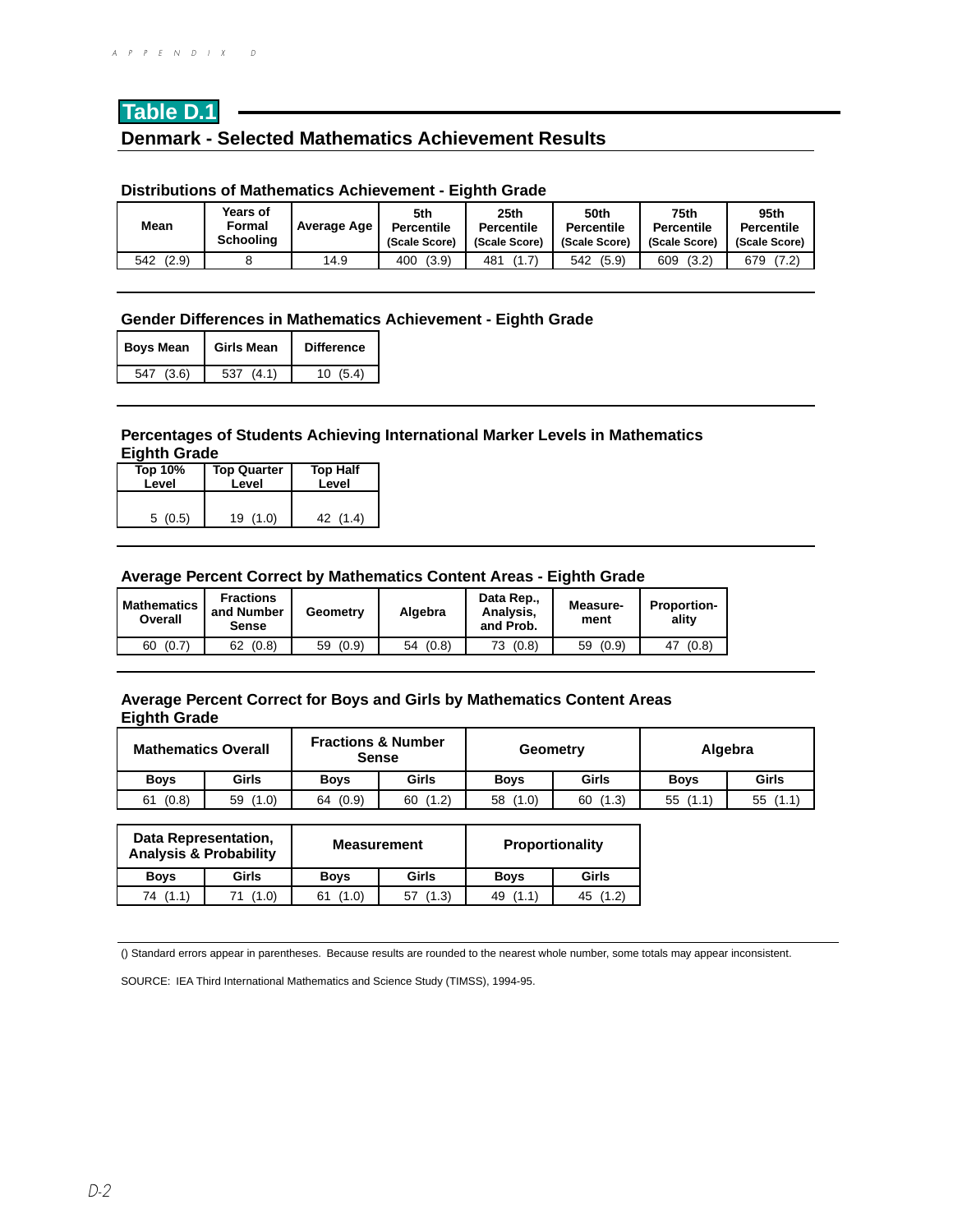# **Table D.2**

# **Sweden - Selected Mathematics Achievement Results**

# **Distributions of Mathematics Achievement - Eighth Grade**

| Mean         | Years of<br>Formal<br><b>Schooling</b> | Average Age | 5th<br><b>Percentile</b><br>(Scale Score) | 25th<br><b>Percentile</b><br>(Scale Score) | 50th<br><b>Percentile</b><br>(Scale Score) | 75th<br><b>Percentile</b><br>(Scale Score) | 95th<br><b>Percentile</b><br>(Scale Score) |
|--------------|----------------------------------------|-------------|-------------------------------------------|--------------------------------------------|--------------------------------------------|--------------------------------------------|--------------------------------------------|
| (4.4)<br>554 |                                        | 14.9        | (10.9)<br>407                             | (3.1)<br>491                               | (11.5)<br>559                              | 621<br>(2.4)                               | (2.2)<br>699                               |

#### **Gender Differences in Mathematics Achievement - Eighth Grade**

| <b>Boys Mean</b> | <b>Girls Mean</b> | <b>Difference</b> |  |
|------------------|-------------------|-------------------|--|
| 553(5.0)         | 555(5.0)          | 2(7.1)            |  |

#### **Percentages of Students Achieving International Marker Levels in Mathematics Eighth Grade**

| Top 10% | <b>Top Quarter</b> | <b>Top Half</b> |  |
|---------|--------------------|-----------------|--|
| Level   | Level              | Level           |  |
| 8(0.8)  | 23(1.5)            | 48 (2.3)        |  |

#### **Average Percent Correct by Mathematics Content Areas - Eighth Grade**

| Mathematics<br>Overall                                      | <b>Fractions</b><br>and Number<br><b>Sense</b> | Geometry    | Algebra     | Data Rep.,<br>Analysis,<br>and Prob. | Measure-<br>ment | <b>Proportion-</b><br>alitv |
|-------------------------------------------------------------|------------------------------------------------|-------------|-------------|--------------------------------------|------------------|-----------------------------|
| $\left( \begin{array}{c} 1 \end{array} \right)$<br>62<br>71 | (1.1)<br>68                                    | (1.1)<br>56 | (1.3)<br>54 | (1.1)<br>76                          | (1.2)            | (1.4)<br>50                 |

## **Average Percent Correct for Boys and Girls by Mathematics Content Areas Eighth Grade**

| <b>Mathematics Overall</b> |              | <b>Fractions &amp; Number</b><br><b>Sense</b> |             | Geometry    |             | Algebra     |             |
|----------------------------|--------------|-----------------------------------------------|-------------|-------------|-------------|-------------|-------------|
| <b>Boys</b>                | <b>Girls</b> | <b>Boys</b>                                   | Girls       | <b>Boys</b> | Girls       | <b>Boys</b> | Girls       |
| (1.2)<br>62                | (1.1)<br>63  | (1.2)<br>67                                   | 68<br>(1.2) | (1.3)<br>57 | (1.2)<br>55 | 52<br>(1.4) | (1.5)<br>55 |

| Data Representation,<br><b>Analysis &amp; Probability</b> |          | <b>Measurement</b> |       | Proportionality |              |  |
|-----------------------------------------------------------|----------|--------------------|-------|-----------------|--------------|--|
| <b>Boys</b>                                               | Girls    | <b>Boys</b>        | Girls | <b>Boys</b>     | Girls        |  |
| 76 (1.3)                                                  | 76 (1.2) | (1.4)              | (1.3) | (1.5)<br>50     | 1.4) ر<br>50 |  |

() Standard errors appear in parentheses. Because results are rounded to the nearest whole number, some totals may appear inconsistent.

SOURCE: IEA Third International Mathematics and Science Study (TIMSS), 1994-95.